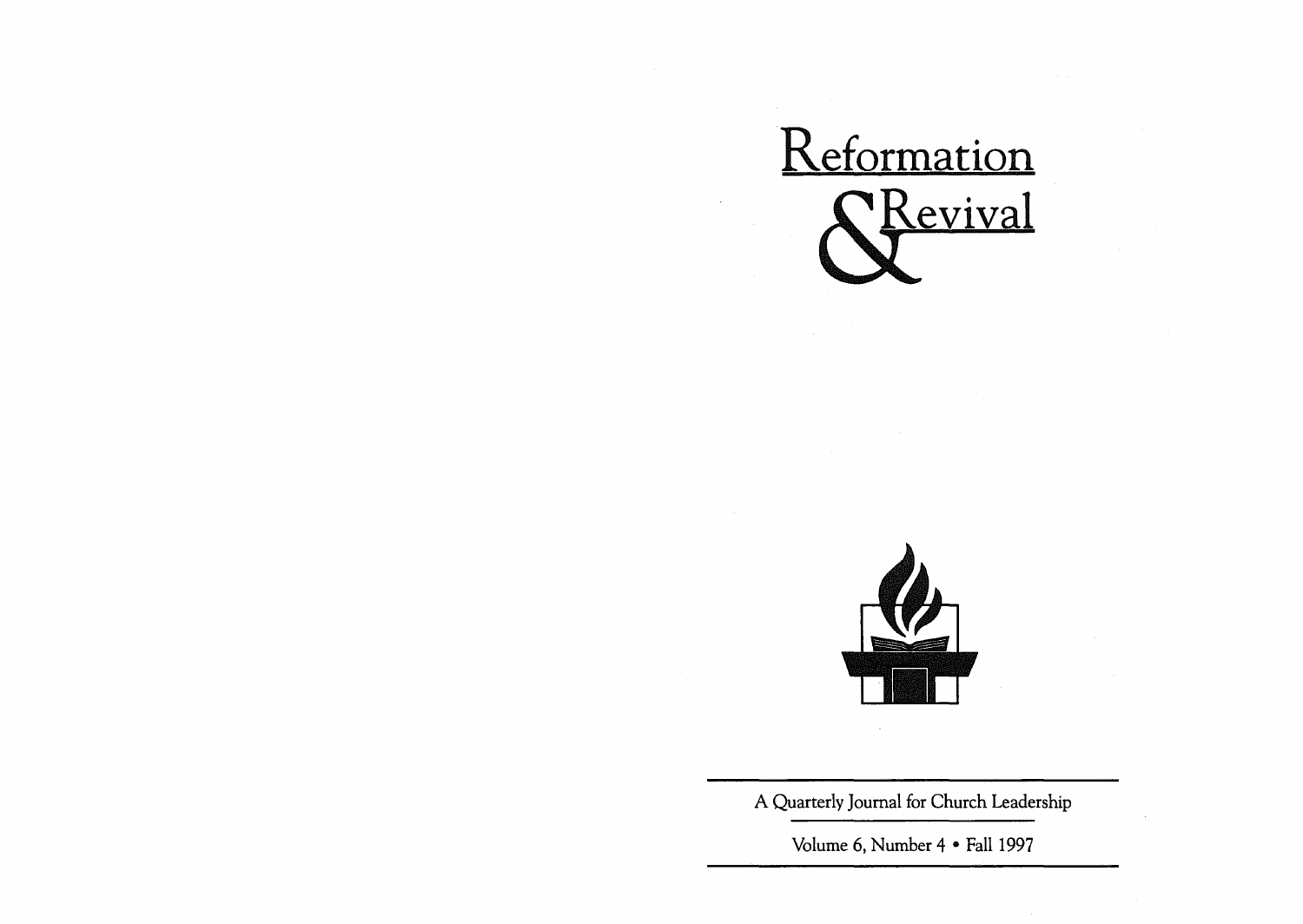# *Justification: A Pastoral Perspective*

Douglas R. Shivers

66<sup>T</sup> astor, I've been in church all my life and I've never heard anyone preach about , ... " (You fill in the blank.) Sound familiar? People tell me they've never heard preaching on election, predestination, and human inability. I'm not surprised. But when they tell me they've never heard of justification by grace alone, through faith alone, I'm appalled! If this is the doctrine upon which the church stands or falls, then the church is viewing life from a prone position.

If justification can be removed, misunderstood, or at least relegated to obscurity, Satan succeeds. The gospel is lost. What we are left with is "works religion" which damns souls forever, or a subjective, infused grace, which keeps believers confused and frustrated. Our people have no grasp of such texts as Hebrews 10:14, "For by one offering He has perfected for all time those who are sanctified." As Calvin says, "Unless you first of all grasp what your relationship to God is, and the nature of His judgment concerning you, you have neither a foundation on which to establish your salvation nor one on which to build piety toward God."1

Although so many say they've never heard a sermon on justification, most evangelical churches and denominations confess the doctrine. They just don't give it preeminence. As evidence I cite the confession of my own Southern Baptist Convention. In Article 5 of *The Baptist Faith and Message,* we read: "Justification is God's gracious and full acquittal upon principles of His righteousness of all sinners who repent and believe in Christ. Justification brings the believer into a relationship of peace and favor with God."2

This two-sentence treatment of justification is subsumed under the general heading of "Regeneration." This approach confuses inward renewal with an external, legal declaration. It also fails to directly connect the sinless life of Christ and 149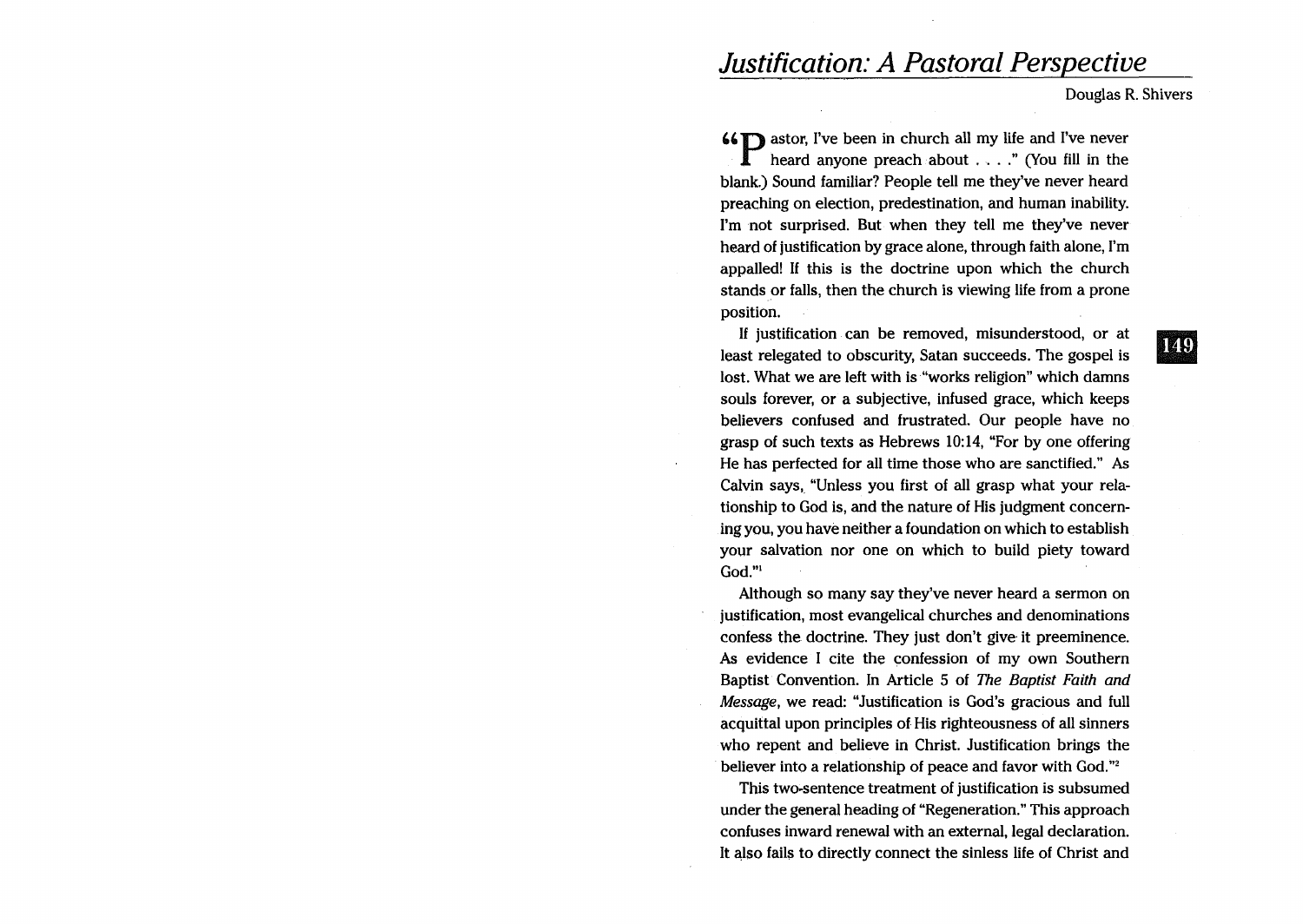151

His atoning death directly with justification. Though I'm not questioning the commitment of the authors of The Baptist Faith and Message, I am questioning the wisdom of reducing our doctrinal statement. Compare this dangerously brief treatment with two earlier statements from Baptists in America:

We believe that the great gospel blessing which Christ secures to such as believe in Him is Justification; that Justification includes the pardon of sin, and the promise of eternal life on principles of righteousness; that it is bestowed, not in consideration of any works of righteousness which we have done, but solely through faith in the Redeemer's blood; by virtue of which faith His perfect righteousness is freely imputed to us of God; that it brings us into a state of most blessed peace and favor with God, and secures every other blessing needful for time and eternity.<sup>3</sup>

Justification is God's gracious and full acquittal of sinners, who believe in Christ, from all sin, through the satisfaction that Christ has made; not for anything wrought in them or done by them; but on account of the obedience and satisfaction of Christ, they receiving and resting on Him and His righteousness by faith.<sup>4</sup>

Both of these statements are superior to the 1963 statement. They do not confuse regeneration and justification. They also explain justification, giving the doctrine its proper place and relationship to other doctrines. The Baptist Confession of Faith of 1689 considered justification important enough to make it the eleventh of thirty-two articles. The article, "Of Justification," is six paragraphs long! All of these confessions encourage the believer to rest on the finished work of Christ.

Retreat from the objective reality of justification has cre-

ated a modern crisis. A man-centered, inward-looking approach to salvation is now advanced. This has not only injured true evangelism, it has also crippled believers. As a pastor I've seen this inward gaze cause one of two results in a believer's life: (1) Despair. If the believer has a sensitive conscience he realizes when he looks inward that there's still sin in his life. Even at his best, his motives are not completely pure. Such a realization can crush the Christian with doubts and fear. (2) Arrogance. By redefining sin and holiness the believer can be filled with pride. He actually begins to believe he's better than others. Jerry Bridges sums up these two contrasting results:

To lose sight of our unworthiness is to risk exercising our gifts and fulfilling our ministries in a spirit of presumptuous pride, as if God were fortunate to have us on His team. But to focus too much on our unworthiness, to the neglect of God's grace, will effectively immobilize us for His service.<sup>5</sup>

## Justification the Cure for Despair

A pastor's view of justification has atremendous impact on his preaching and his counseling. I am not a psychologist, but a pastor and a minister of the gospel. What I do in private counseling is, in content, no different than what I do in public proclamation. Pastoral counseling is the application of the Word of God to the lives of our hearers. It doesn't matter if they are hearing us corporately or individually.

After twenty years of pastoral ministry it is apparent to me that many believers lack the full assurance of their salvation. This lack paralyzes their service to God. They make frequent mini-pilgrimages to the front of the church "rededicating" themselves. They try every new formula for living the "victorious life" over sin and circumstances. They hang on the words of superspiritual icons hoping for some clue that will free them from bondage. What they need is a good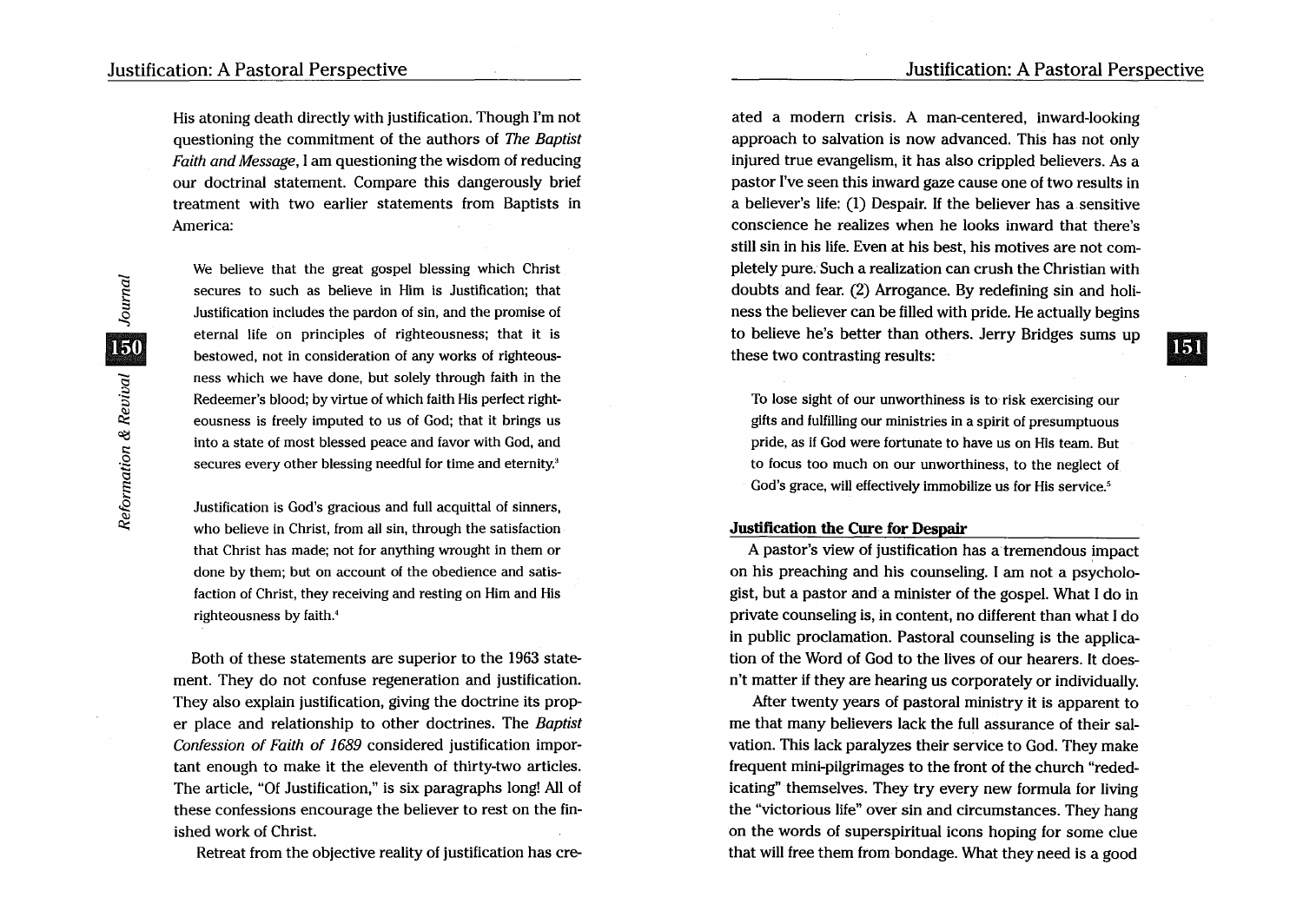**153** 

dose of sound doctrine. Dr. D. Martyn Lloyd-Jones, in *Spiritual Depression: Its Causes and Cure,* gives the following diagnosis: "[Depressed Christians] often concentrate on the question of sanctification, but it does not help them because they have not understood justification."6

When talking to believers struggling with assurance of salvation, it is our delight to direct them to an objective reality outside themselves, the perfect righteousness of Christ. Many of these wounded sheep have been told to examine their works, surrender their lives, pray the "sinner's prayer" again, and, undoubtedly the worst advice yet, "Just don't worry about it." Whether or not one is eternally damned should rate as the number one thing to worry about. I never knowingly encourage a person not to engage in self-examination. But self-examination must be done in light of the cross and the finished work of Christ.

Thus, the whole of our Christian life is a constant process of realizing God's.judgment and justification, moving from selfloathing to fixing "our eyes on Jesus, the author and perfecter of faith" (Hebrews 12:2). It is a process of constantly being stripped of our fig leaves to be clothed with Christ. Joyfully accepting the new heart and the new life that are ours in Christ by the power of the abiding Spirit, we fight earnestly against indwelling sin, never despairing in spite of our failures and weaknesses because our Captain has already won the war to end all wars.<sup>7</sup>

Believers can never be indifferent. about sanctification. But they will make no progress in sanctification if they don't grasp justification first. When a believer can say with understanding, "I want to 'be found in Him, not having a righteousness of my own derived from the Law, but that which is through faith in Christ, the righteousness which comes from God on the basis of faith'" (Phil. 3:9), he has found the cure for his despair. Richard Sibbes gave these words of comfort, "Grace conquers us first, and we by it conquer all things else; whether it be corruptions within us, or temptations without us."<sup>8</sup>

# Justification the Cure for Self-Righteousness

Just as it is delightful to comfort despairing believers, it's necessary to afflict self-satisfied professors. Humility is an underrated aspect· of Christian character. I have found that as I've preached justification by faith alone, many of the comfortable folks begin to get very uncomfortable. That's not the time to back away, but rather to press the argument harder and further. Folks content in their religiosity, confident of their good works, and oblivious to their pride need to be made uncomfortable. They are in need of the same cure as the despairing, only applied with a different emphasis. Discovering that even the best works are worthy of damnation is humbling. "We carry an evil within us which would cause drought in Paradise itself if it could come there. "9

Now, self-satisfied folks don't often come to their pastor for counsel, but when opportunity presents itself, we must be ready. The believer afflicted with arrogance has lost a clear view of himself and the gospel. God may use a presentation and explanation of the argument of Romans 3:21-31 to humble this arrogance. It is quite possible that part of the problem is rooted in foul, erroneous teaching regarding the Christian life. Maybe they bought into some formula of "victorious living" which has inflated their view of themselves. They need to be reminded that "even the perfected saint in heaven was once a sinner and has a track record that, apart from the grace of justification, would send him to hell."10

In counseling both despairing and arrogant church members, it should be considered that they may not really be Christians at all. Perhaps there is good cause for despair, or